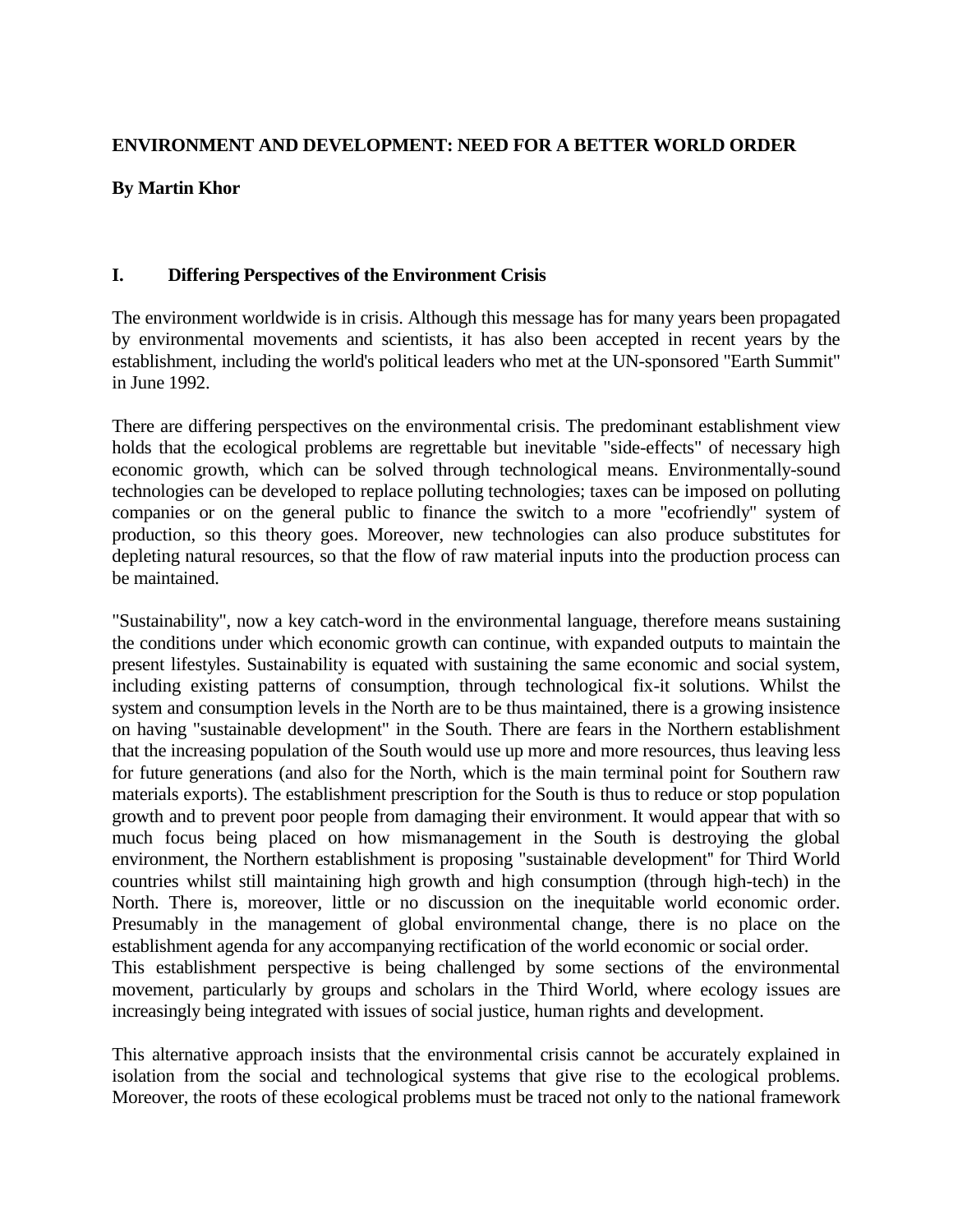but also to the global system within which nations operate (and in which the Third World countries are weak and dependent components). This alternative perspective would insist that an adequate definition of "sustainable development" would have to include not only the ecological component but also the factor of social justice and equity, and both at national and international levels. In this ecological and social perspective, the main cause of the environmental-cum-social crisis lies in the unsustainable production and consumption model of the North. The problem has become worse because of the export of this model to the South, starting with the colonial era but accelerated since the Second World War. The Northern model has thus become internationalised into an almost universal model, especially with the collapse of the Eastern bloc. Thus, global environmental change is an effect of Northern-led global social and economic change.

To properly resolve the global ecological crisis, it is necessary to reform or change the high-growth high-consumption characteristics that are presently built into the socio-economic system. The depletion of non-renewable resources has to be drastically reduced or stopped; so too the pollution, contamination and toxicity that now results from modern systems of industry, agriculture, construction and transportation. This cannot be done solely by technological means, but has to be carried out by sharply reducing the unsustainable levels of output and expenditure, especially in the North. Moreover the unecological technologies and production processes that characterise modern systems have to be changed, and the still existing sustainable methods (especially in the South) have to be re-assessed, defended and promoted. Furthermore, it must be recognised that there has to be a process of economic structural adjustment, caused this time not by the dictates of financial discipline arising from debt, but by global and national ecological imperatives. The issue of how this burden of adjustment is to be shared or distributed is going to be very critical. It involves global economic negotiations that have to accompany any meaningful global environmental negotiations. "Sustainability" thus involves both environment and economics, ecology and equity, and at both national and international levels.

The above, in admittedly broad caricature forms, are two sharply contrasting approaches to global environmental change. In the rest of this paper, we will take the framework of analysis of the second integrated perspective, which we believe is not only in the interests of people in the South, but is also the only viable approach to handle international ecological problems.

#### **II. Linkages between Environment and Development Crisis**

The major controversies in global environmental discussions, for example at the UN Conference on Environment and Development have centred not on the facts and scientific analysis of environmental problems, but on the old but even more-than-ever relevant issues of North-South economic relations.

This is not surprising. Especially in the wake of the Soviet collapse, Third World governments in general feel especially even more vulnerable to the economic and financial dictates of Northern interests. Already wrecked by external debt, a collapse in commodity prices, rising poverty and social chaos, and a host of 'aid conditionalities' imposed by the World Bank and bilateral aid agencies, the Southern countries are suspicious that 'environmental protection' will become another Northern instrument to further dictate the economic and social policies of the Third World.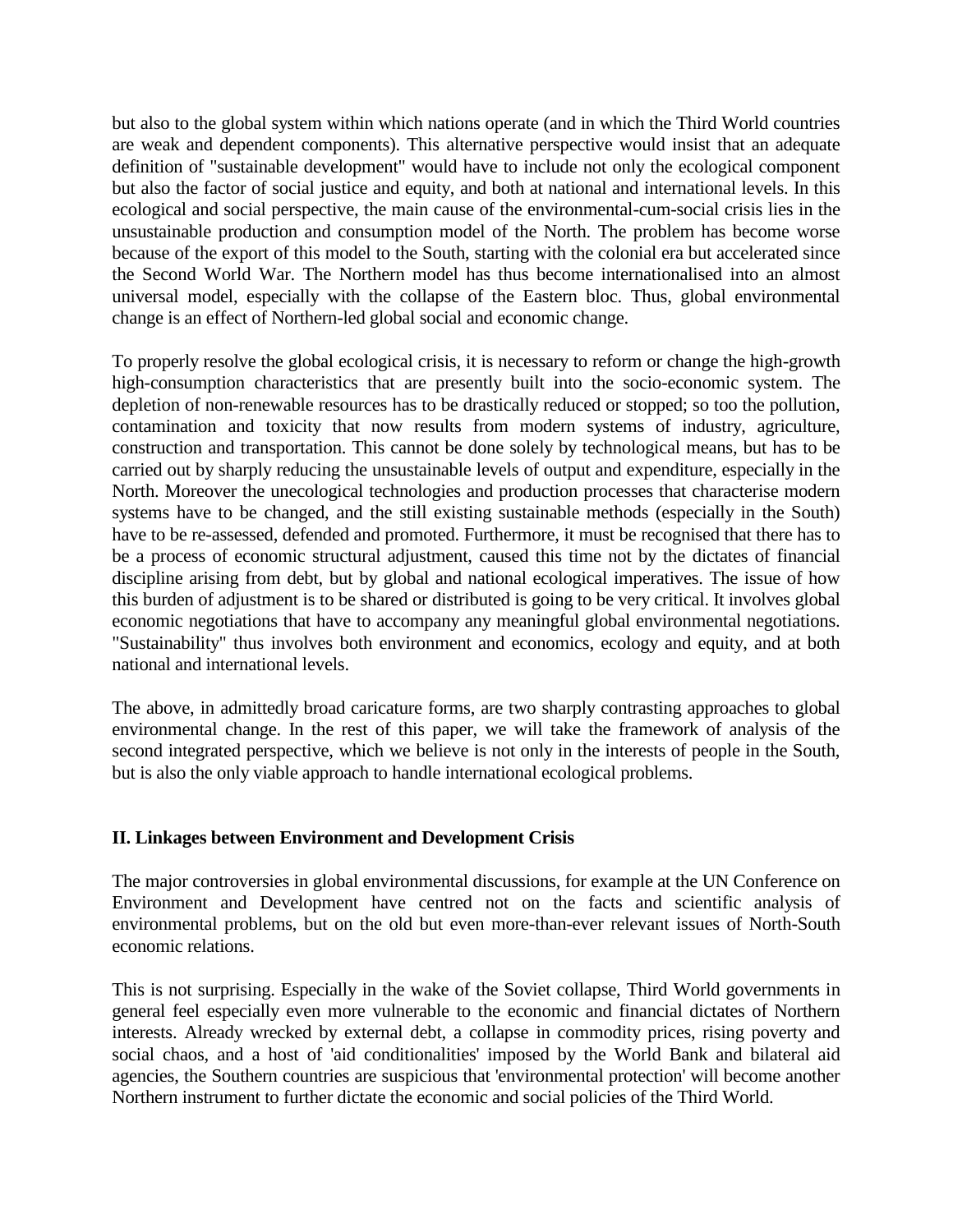Although we may all live in 'One World' biologically, physically and environmentally, there are unfortunately at least 'Two-Worlds' socially, the worlds of the rich and the poor. Single-prescription policies (such as 'we must all consume less') cannot work in this two-worlds condition. A doctor would ask a malnourished man to eat more and an obese person to cut down on food; a single policy dictate for both to tighten their belts would further starve the thin man, perhaps to the point of death.

The success of UNCED therefore depends on the political willingness of the North to accept the existence of the two social worlds and to renew the spirit of North-South partnership that had been killed in the harsh Reagan and Thatcher-led 1980s when the 'free market' (facilitate the faster drawing of resources from poor to rich countries through low commodity prices, high interest rates and structural adjustment programmes) reigned supreme.

The global environment crisis is accompanied today by increasingly severe economic and social crises in most parts of the Third World. The per capita incomes in most African and Latin American (and some Asian) countries have been falling in the 1980s, in some regions having declined to levels 20 or 30 years ago. Poverty has increased, and health problems (like cholera epidemics in Latin America and Africa) have returned .

These two phenomena - the global environment crisis and the socio-economic decline in the South are interconnected and have resulted together from an inequitable world order, unsustainable systems of production and consumption in the North, and inappropriate development models in the South.

The operating principle of competition among economic institutions for profit in order to survive as economic entities has made economic growth a necessity. This principle operates within social systems that have a very unequal distribution of resources and incomes, thus resulting in uneven distribution of the benefits of growth and development. Much of the world's output and incomes are channelled to a small elite (mostly in the North but also in the South), whilst a large part of humanity (mostly in the South but also a growing minority in the North) have insufficient means to satisfy their needs.

On the other side of the same coin, the high rate of growth has led to the rapid depletion and contamination of resources, pollution, proliferation of toxics and climate change threats. This then is the social-ecological crisis of our times: the accelerating exhaustion and pollution of Earth's resources through inappropriate technology and production processes, producing ever increasing volumes of goods and services, the majority of which are channelled to filling the luxury wants of an elite, whilst too few are going towards fulfilling the real and human needs of the poorer majority. And there will be scarcer and scarcer resources to meet the justifiable demands of future generations.

From this perspective the environment and economic crises are the result of the same fundamental sources: the inappropriate and wasteful economic model of the North, the unequal distribution of resources and income at global and national levels, and the inappropriate development models in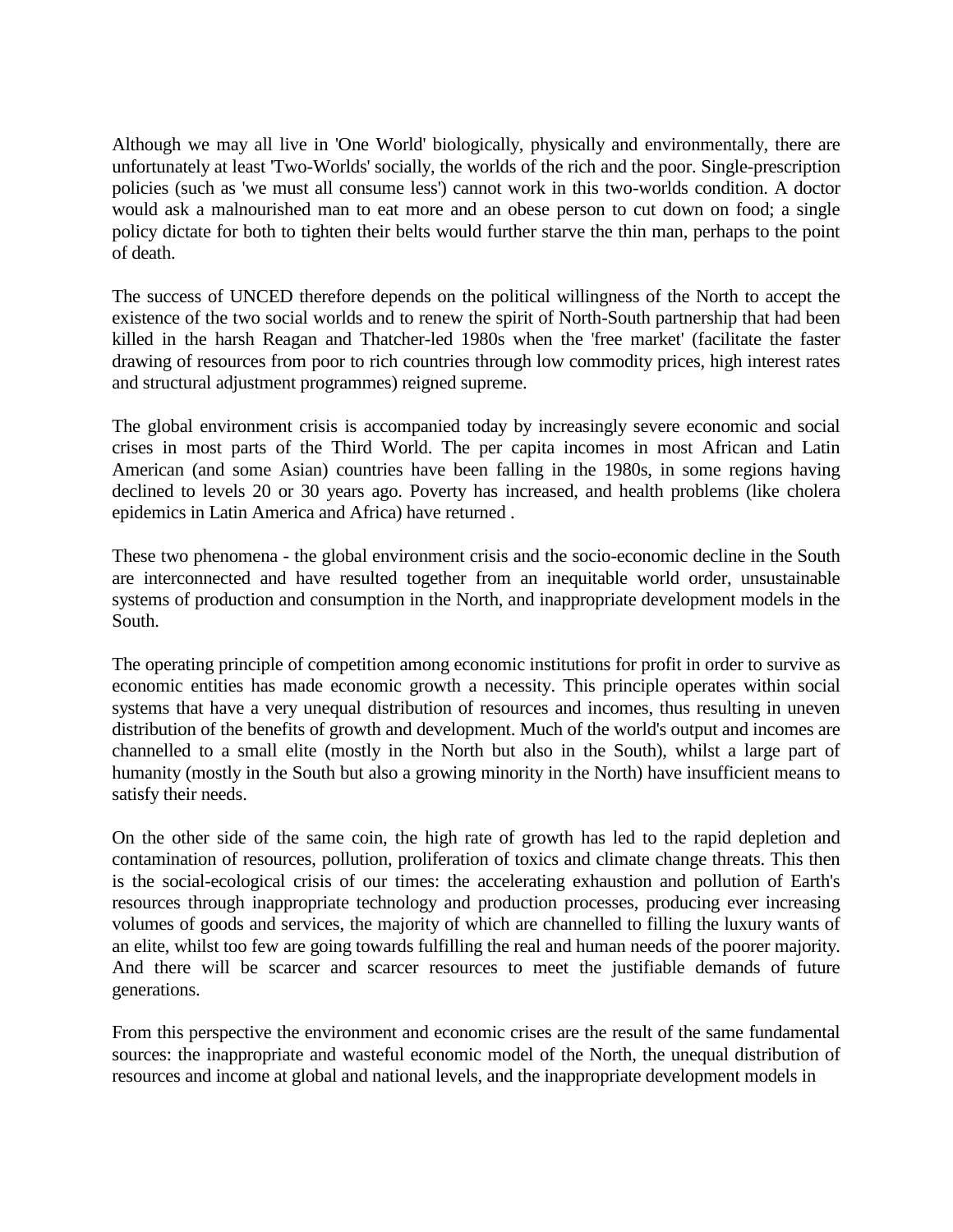the South. The global link between the North's model and the South's model is obvious: the South's development model is only a subset or a subsidiary of the dominant Northern economic model.

The North's model was transferred to the South during colonialism (when the pattern of exchange was established between Southern raw materials and Northern capital and consumer manufactured products) and accelerated in the post colonial period through multilateral institutions that advised on macroeconomic policy and facilitated the continuation of the North-South production and trade pattern.

The post-colonial development model promoted by the World Bank and adopted by most Third World countries called on the developing countries to expand their exports of commodities. This has led to higher volumes of production, oversupply, lower prices, continuous fall in the terms of trade, with disastrous economic effects on poverty. In environmental terms this meant: (a) the acceleration in the depletion of natural resources such as oil, forests, minerals; (b) the import of inappropriate Northern technologies that replaced the more ecological systems of agriculture, fishery, animal husbandry, etc. that existed in the South; (c) the transfer to the South of polluting industries,unwanted unsafe products and toxic wastes.

It can be seen that the environmental crisis is really a side-effects of the international economic relations. It is the same economic and development model that created social problems like poverty, social inequities and unbalanced development, as well as depletion and contamination of resources.

## **Ill. The Link between Northern Economic Model and Southern Development**

Given the pattern of world distribution of economic and technological power, the North with 20% world population uses up 80% of world resources and has a per capita income on average 15 times higher than the South . In other words the North with a billion inhabitants uses 15 units of resources whilst the South with 4 billion people uses 4 units of resources (since Northern weightage is 15 times that of the South).

The major part of the problem of depletion and contamination of resources is thus located in the North. One could simplistically say that four-fifths of the problem lies in the Northern economic model and a fifth in the Southern development model.

In global environmental discussions, there has been a lot of focus on the South's flawed development model and the need to change to 'sustainable development.' Very little has been concretely discussed about the Northern economic model, which is after all the dominant model on which the South's development model is based. Very little has been planned about changing the North's economic model.

Most Northern governments and even NGOs are saying that it is true that the production and consumption patterns have to change, bu t that it is politically impossible to actually do it because no politician who advocates lifestyle change or diverting from economic growth would survive an election. If this kind of 'pragmatism' is to reign in the North, how then can we expect the much poorer South to be able to change their economies?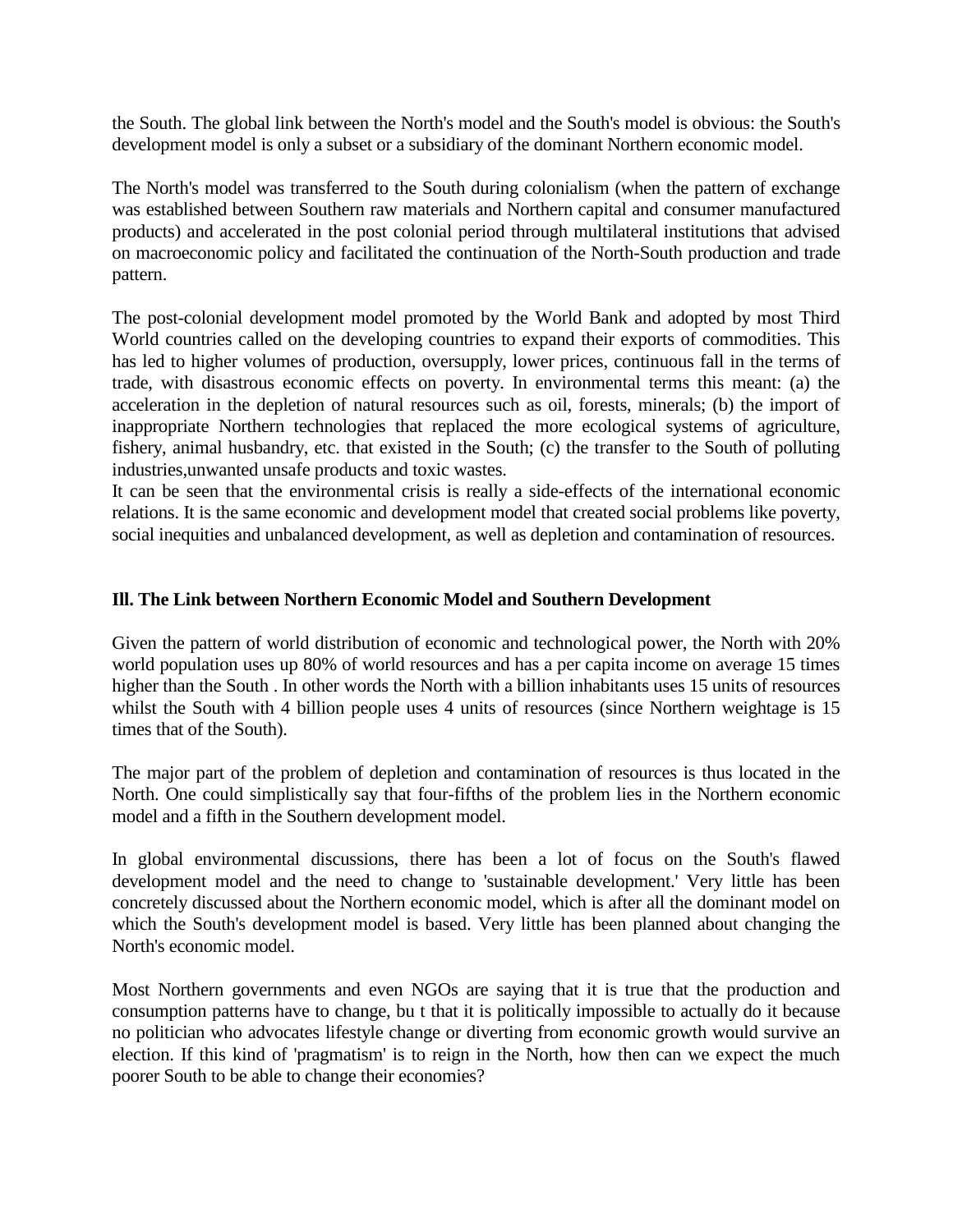If a Northern politician is afraid to advise his public to have fewer cars per family, and to use less oil per car, can a Southern government be expected to tell the people to tighten their belts further to make way for two structural adjustments: the structural adjustment forced on by external debt and the new structural adjustment dictated by ecological imperatives?

## **IV. Sharing the Economic Burden of Adjustment**

If we agree that we must reduce the depletion of resources and also spend more to lower the ecological costs of pollution, waste and climate change,then it is inevitable that the volume of output has to go down. For instance to save forests, we have to reduce logging and cut down on wasteful use of wood. There is then the crucial question of sharing the burden of economically adjusting to an ecologically sound pattern of production and consumption. This is surely the heart of the issue at UNCED: the international burden sharing, and the burden sharing within nations.

At the international level, there are at least two ways by which adjustment will come about. The first is if the powerful countries were to say: 'I'm strong, you are weak, I want your resources that are getting more scarce, give it to me, too bad if you don't agree.' In this solution, there will be 'triage' (the strong throwing off the weak in order to better survive), the poor will be made to die off without help, sovereignty over resources is eroded, and there will be a return in parts of the world to direct colonial rule.

The second way is for the governments of the world to agree on cooperation for the mutual survival of their peoples. The North would thus say: 'We have a mutual problem. We belong together as part of humanity, the overriding principle is that we all survive together. I am strong but perhaps I was wrong. In the colonial past and now in this present system, we've taken away from Nature and yet many of you are still as poor if not poorer. And many of us frankly don't need so much to enjoy life. Maybe we could adjust this unequal relation and have a real partnership to save Nature and thus ourselves together.'

The North's responsibility in this new partnership is or should be obvious. The era of colonialism saw military conquest, extraction of natural resources, and enormous now of economic resources from the South. In the post-colonial period till now,the same phenomena has continued.Moreover North-controlled multilateral institutions provided wrong advice or imposed inappropriate policies (such as increased commodity production or structural adjustment)which have resulted in social and ecological problems.

Often, decisions made by a few major Northern countries (with no participatory rights from the South) result in enormous losses for the South: for example realignment of exchange rates and interest rate increases caused many Southern countries' external debt stock to rise, and external debt servicing flows to jump. Finally of course it is predominantly the overconsumption of resources and the pollution emissions in the North that have caused the global environmental crisis.

This does not mean the South is absolved from blame. In many parts of the South, there is a combination of corruption, political patronage, financial mismanagement and of course the adoption of inappropriate technologies and environmentally unsound policies.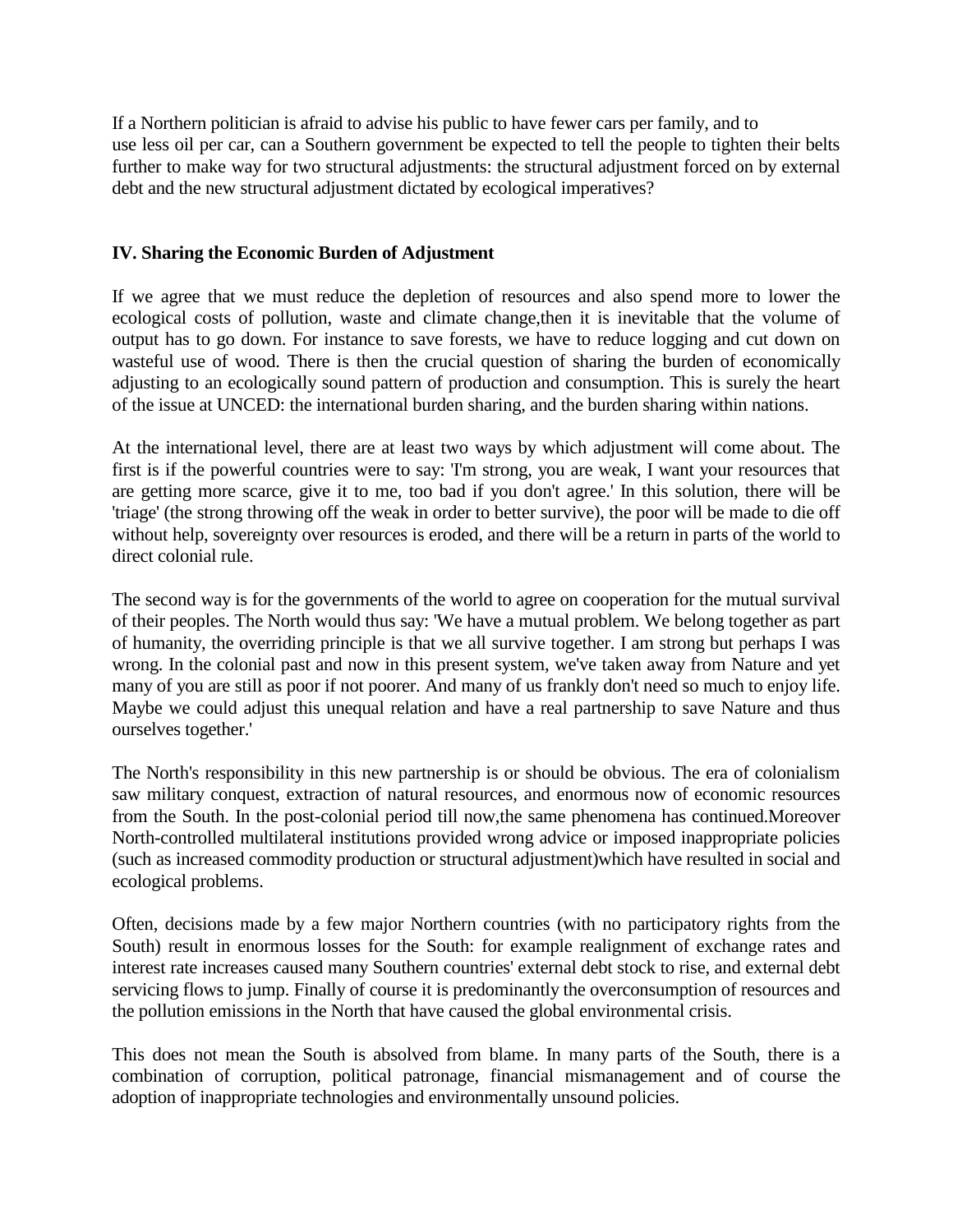However even in these 'national' level problems, there are Northern-controlled institutions that play a role. For instance, whilst some political leaders are corrupt, it is the TNCs that offer the kickbacks; one should not blame the lad y of the night without simultaneously putting the spotlight on the client. And, as pointed out earlier, much of the misallocation of resources in the South can also be traced to the wrong macroeconomic advice or conditionalities given by multilateral financial agencies and also bilateral aid agencies.

We thus have to recognise that there are strong historical and intellectual grounds establishing the principle that the North should take measures to reverse the South-North transfer of resources and to provide not charity but a revival of moves to improve the South's terms of trade, to put life back to commodity pacts, to relieve the financial burdens weighing down the South, and to provide genuine aid for ecologically sustainable programmes.

The North-South impasse is a major impediment to serious agreements on sectoral or technical issues because the fundamental framework (namely the social principles of sharing the burden of adjustment) has not yet been agreed upon.

The North should make the gesture of breaking this impasse by making concrete suggestions on contributing towards this social framework. The South, being by far the weaker party, could not be expected at this stage to offer anything, as it has been on the receiving end of an unbalanced world order.

## **V. Elements of a fair and Sustainable Global Order**

Now that public awareness worldwide has been raised about the global-level ecology crisis, it is widely said that the survival of the Earth itself could be threatened. We have argued that fair and thus long-term solutions to the global ecology crisis can be attained only if they are accompanied by positive changes in the social and economic spheres. Since national changes have to be coordinated, there should also be a strong global dimension to resolving ecological problems. In this dimension the North-South relationship is especially crucial. For the South to agree to cooperate with the North on environmental issues, the North must reciprocate by agreeing to cooperate with the South on economic issues. Thus the "environment" component should not be discussed in isolation, but in the context of development. The reverse is also true: the development models of the future will have to incorporate sound environmental principles. To be able to effectively tackle the ecological crisis, there must be reform to the world order so that a fairer and more sustainable global order can evolve simultaneously. The following are some principles towards such a global order.

The first and most important element is greater democratisation of the international order, to give the South greater participation in decision-making and benefits in world development. Southern NGOs have spent a lot of energy in broadening the democratic spaces in our own national societies, in removing the barriers to people's participation, in helping social movements regain their right to land and other resources, to promote their right to good health and adequate nutrition, to safety, housing and a sustainable environment. All these things are needed for both social justice and a sound environment and development policy.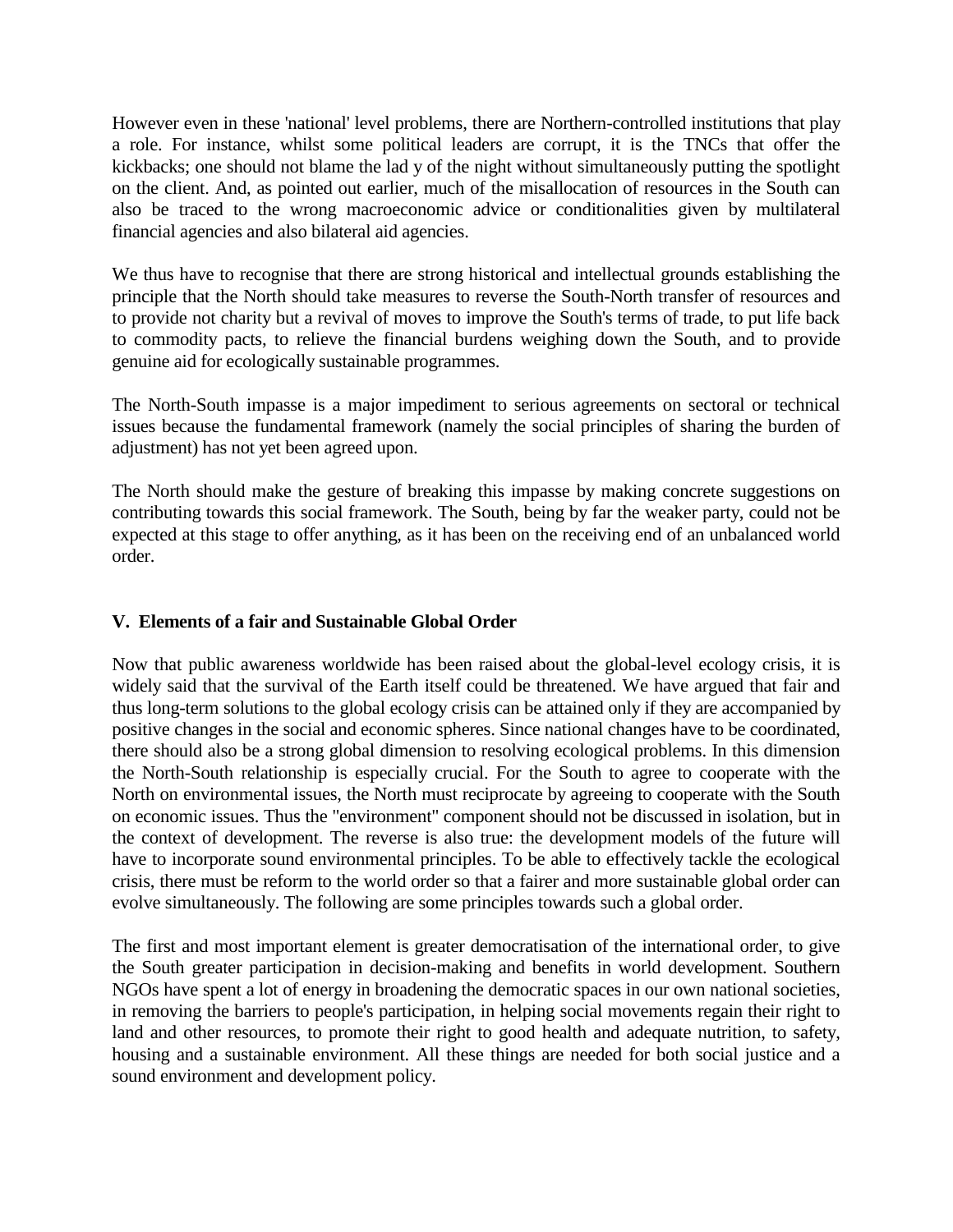At the same time the fight for democracy also has to be extended to the international arena, where the lack of democracy is so obvious. International democracy is needed just as much as national democracy. The need for global environmental cooperation should be an opportunity to expand the democratic spaces in the international institutions that shape world policy and through that the national policies of our countries.

The world economic order is obviously unbalanced, a fact so well-worn with analysis-without-remedial-action that few people are bold enough to even whisper the once popular catchphrase 'the new international economic order' that the UN General Assembly had adopted in a declaration in 1974. There cannot be concrete moves towards the NIEO unless the international economic institutions are democratised. And until there are moves towards a more balanced world economic order, there is little hope for any genuine partnership on environment.

There must thus be a review of the behaviour or performance of the major economic factors, including the transnational corporations, the international banks, the World Bank, IMF and GATT. These institutions, which make the decisions that affect so much of our lives, including the environment and development aspects of our lives, should, be made much more accountable to the public. The decision-making processes in these institutions must be opened up for public participation and scrutiny.

Not only Southern governments but also local communities must have the opportunity to participate in the design of programmes, the monitoring of effects and so on. The public has the right because the public suffers the consequences if something goes wrong, whether it be the Bhopal residents dying from chemical poisoning, or the more than hundred thousand farmers dying from pesticide poisoning annually, or the hundreds of millions of people suffering the social and economic effects of structural adjustment policies imposed by the World Bank and IMF.

The regulation and control of these institutions from the environmental, safety, social and economic aspects must be a pre-requisite for reforms in the global economic order.

The demands for many decades of the Third World for a new international economic order should be seriously addressed instead of being ignored or treated as either extremism or a Utopian dream. The present world economic system is very unbalanced, with a concentration of control in investment, production and trade by TNCs and other Northern institutions. The outflow of real and financial resources from South to North (up to US\$200 billion a year) far exceeds the flow of aid from North to South (\$50 billion annually). The section of resources from the South makes it extremely difficult, if not impossible, for Third World countries to adequately implement sustainable development policies, even if they wanted to. To move towards a more just global order, there has to be North-South cooperation to reverse the South-North flow of resources so that the currently extreme maldistribution of world income and consumption can be to some extent corrected.

A major area of reform is the international division of labour and its corresponding trade. The poor and deteriorating terms of trade for Third World commodity exports vis-a-vis Northern manufactured exports has been a major source of the lack of foreign exchange and income in the South. The low prices of raw materials have also contributed to the high volume of extraction and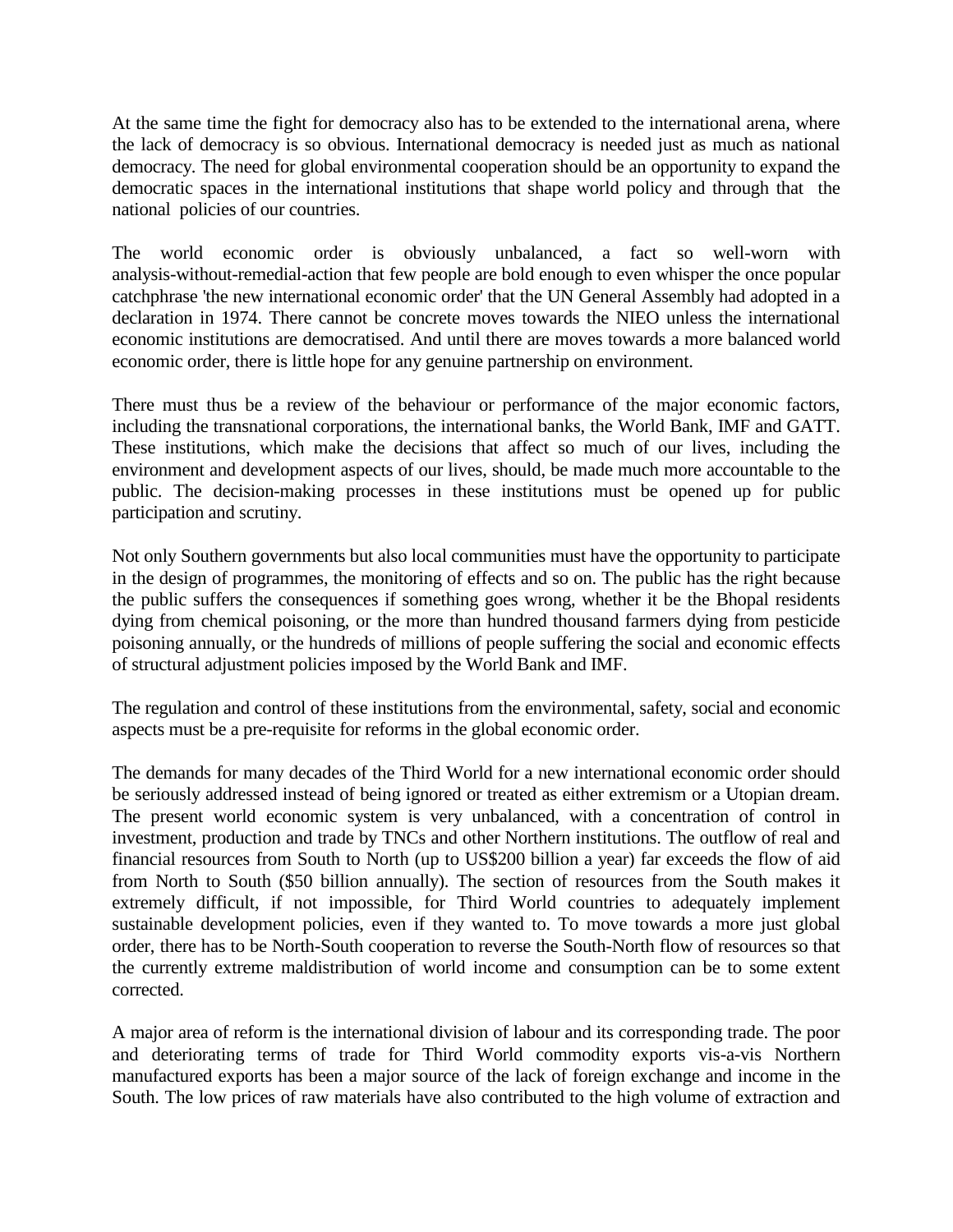production (to maintain export earnings); and thus become a big factor in resource depletion. To rectify the unfair economic trade terms as well as reduce resource depletion, the prices of raw materials must be significantly raised to reflect their real and ecological costs. Improving the terms of trade for the South is thus an important part of the movement to a fair and ecological world order.

There is thus a need to establish a new or more comprehensive international trading institution under UN and democratic principles whose objective would be the promotion of a more balanced North-South trade relationship, where the need for trade is tempered by the need of the South for stronger domestic economies simultaneously with a stronger position in world trade and economy. The role of UNCTAD in giving a more favourable balance to the South should be promoted in this regard, but also to undergo prior assessment in the light of sustainable development imperatives. For instance it is already outdated to promote the expansion of supply (or even demand for) of Third World raw materials, for this depletes natural resources.

The key issue in commodities (that combines environment and economic concerns) is surely how to reduce the volume of production and exports (to conserve resources) whilst raising prices to reflect their social and ecological values and thus enable the Third World exporting countries to retain their export earnings. The shortfall in volume can be made up by price increase: thus there would be North-South (or producer-consumer) cooperation in the sharing of the economic burden of adjusting to ecological principles. A reformed UNCTAD with more environmental expertise and more political teeth could play a role in combining economics and ecology in new trading arrangements.

Another essential economic issue is the huge external debt of the Third World. Servicing this debt is draining away substantial resources and has contributed to the economic crisis now plaguing many countries. A fair resolution to the debt problem, that would not continue to squeeze Third World economies, would have to be a component to a fairer global order.

In the area of investment and technology, the South's and the UN's efforts to establish a code of conduct for TNCs and for the transfer of technology should be taken seriously by Northern governments. These codes should regulate the behaviour of TNCs and make them more accountable. Unfortunately the Code's future is now in question, since the UN Centre on Transnational Corporations (the agency responsible for its development) was closed in February 1992 as part of the UN's restructuring exercise.

The sovereignty of Third World countries to determine their own economic policies, and to have control over their natural resources, should be recognised in practice as well as in principle. This would include the right to determine the terms under which TNCs can invest in a country, a right that is being challenged by Northern governments at the Uruguay Round of GATT negotiations.

In the ecological sphere, the series of negotiations initiated by UNCED is an opportunity for all countries to cooperate by creating a global framework conducive to the reduction of environment problems and the promotion of sustainable economic models. However, as pointed out earlier, international discussions on the environment can only reach a satisfactory conclusion if they are conducted within an agreed equitable framework. The North, with its indisputable power, should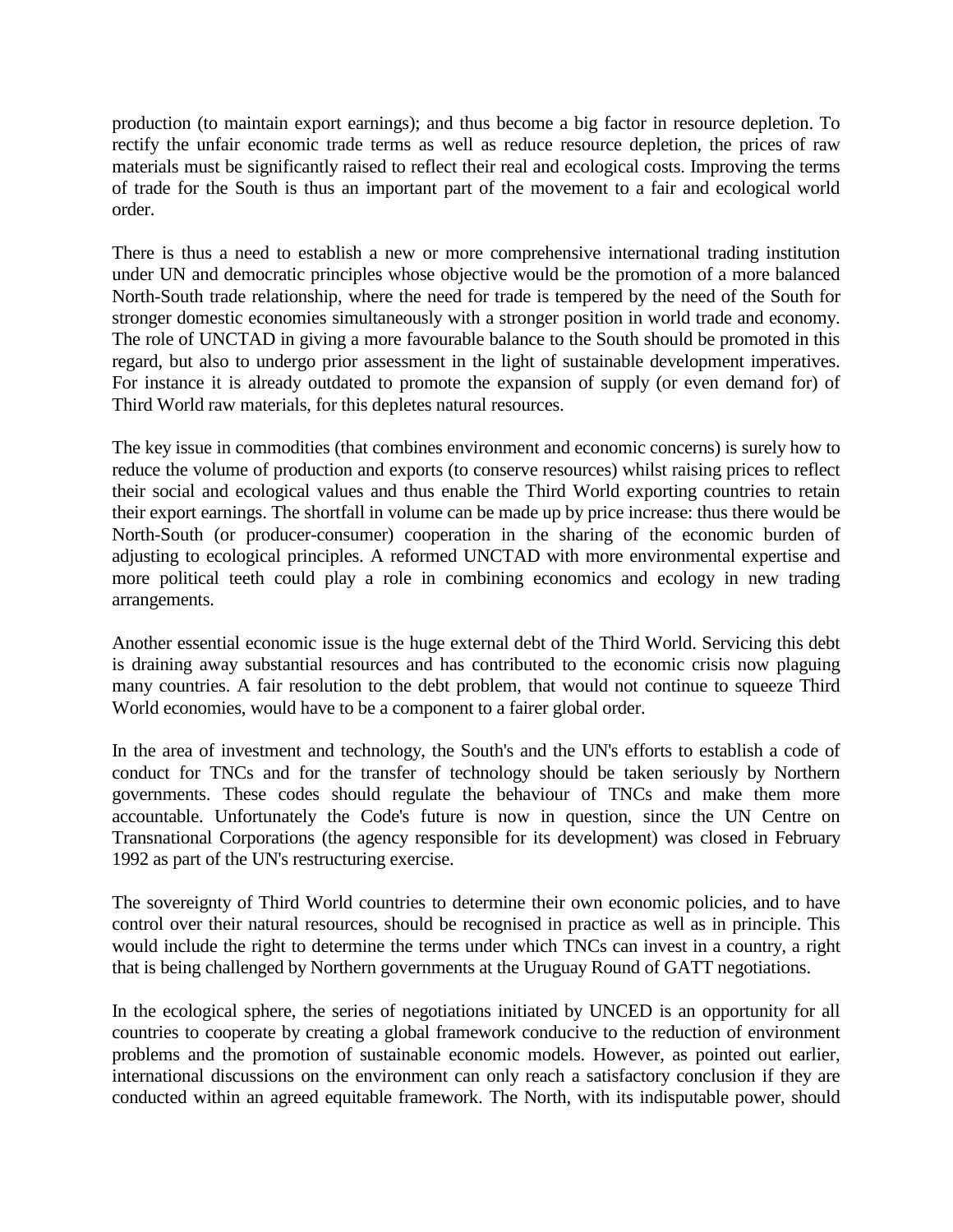not make the environmental issue a new instrument of domination over the South. It should be accepted by all that the North should carry the bulk of the burden and responsibility for adjustment towards more ecological forms of production. This is because most of the present global environmental problems are due mainly to the North, which also possesses the financial resources and the economic capacity to reduce their output and consumption levels.

The post-UNCED process must focus much more on changing economic policies and behaviour. We deliberately use the word 'economic' rather than 'development' because what needs to be discussed is not only the development model of the South but even much more the economic model of the North, and of course the international economic order. Key issues to resolve include:

- how to structurally change the Northern model of production, income distribution and consumption or lifestyles;
- how to promote ecologically sound and socially just development models in the South;
- how to structurally adjust the world economic institutions so as to promote fairer terms of trade and reverse the South-North flow of financial resources;
- how to come towards a fair distribution of the sharing of the burden of adjustment necessitated by ecological imperatives, as between countries and as within countries.

Whilst the international elements of a fair and sustainable global order are obviously crucial, there must also be substantial changes to the national order as a complement. In both North and South, the wide disparities in wealth and income within countries have to be narrowed. In a situation of improved equity, it would be more possible to plan and implement strategies of economic adjustment to handle ecological problems.

Changing the North, as we earlier argued, is at least four times more important (in terms of the weightage of effects on environment) than changing the South. Thus much more time should be spent discussing the difficult task of changing the North.

If the North has to reduce wasteful production and scale down wasteful consumption, what kinds of institutional arrangements can be established within and between Northern countries to make these changes possible? Within each Northern country, how can necessary adjustment be made to output levels and lifestyles, when we are told this kind of change is 'politically impossible'?

What institutional arrangements are needed in society to make the majority of people accept change: for instance if the adjustment burden is equitably shared so that (for example) the incomes of the bottom 20% of households are increased to above poverty line; incomes of the top 10% are reduced (through tax or other mechanisms) by a large percentage, and of the incomes of the lower deciles are reduced but by progressively lower degrees, then it may be possible to get the majority to accept a scheme to change production and consumption patterns. Changing the volume and composition of output may be possible within a socially-accepted framework, for the mutual survival of all. Thus, environmental concerns, economic change and social equity have to proceed hand-in-hand.

In the South, more equitable and ecological models of development should evolve and be promoted. With more equitable distribution of resources such as land, and greater access to utilities